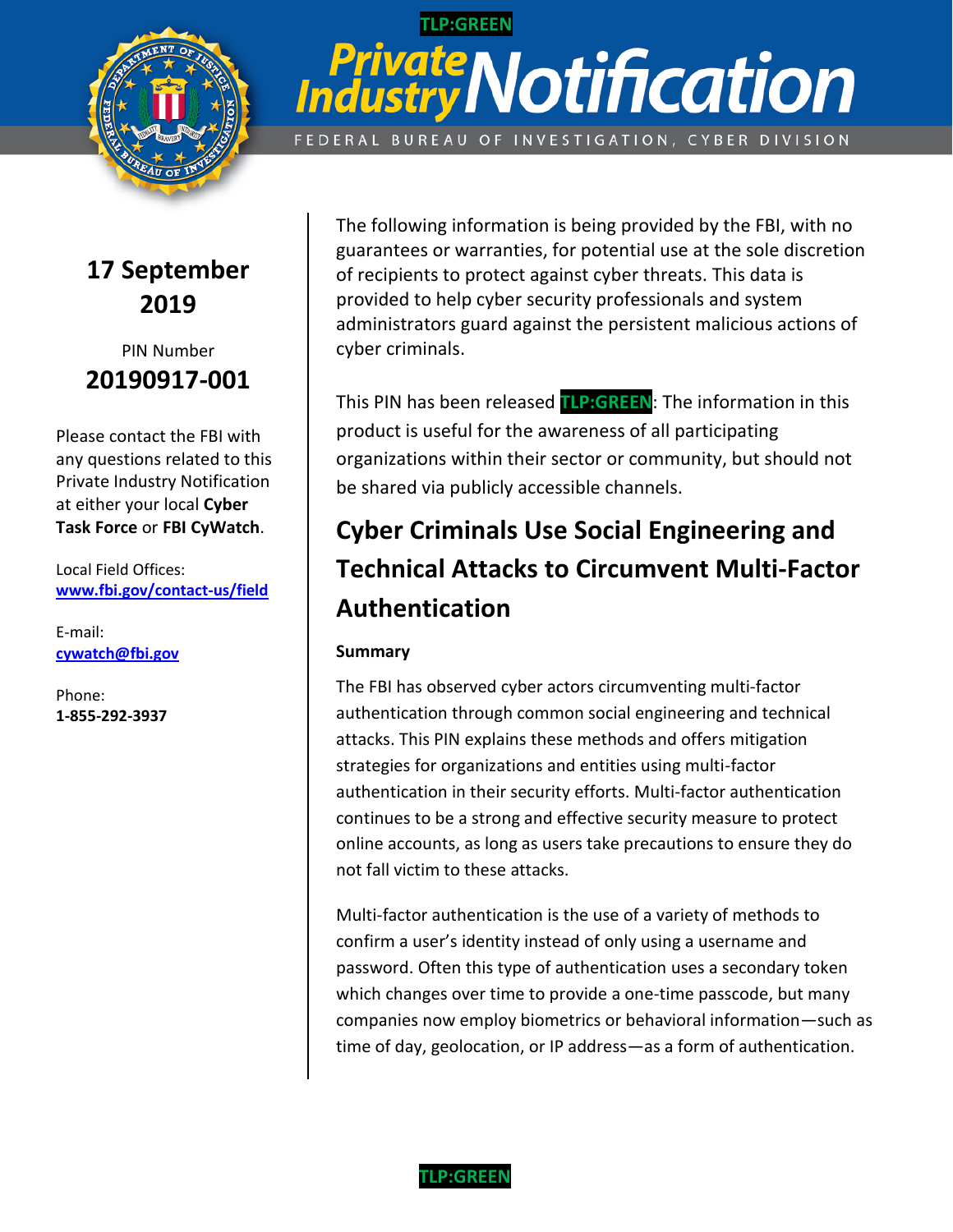

# *PrivateN* **.,\_** *•fi* .,\_ • **Industry Notification** FEDERAL BUREAU OF INVESTIGATION, CYBER DIVISION **TLP:GREEN**

#### **Threat Overview**

FBI reporting identified several methods cyber actors use to circumvent popular multi-factor authentication techniques in order to obtain the one-time passcode and access protected accounts. The primary methods are social engineering attacks which attack the users and technical attacks which target web code.

- advantage of a flaw in the bank's website to circumvent the two-factor authentication from the victims' accounts. • In 2019 a US banking institution was targeted by a cyber attacker who was able to take implemented to protect accounts. The cyber attacker logged in with stolen victim credentials and, when reaching the secondary page where the customer would normally need to enter a PIN and answer a security question, the attacker entered a manipulated string into the Web URL setting the computer as one recognized on the account. This allowed him to bypass the PIN and security question pages and initiate wire transfers
- a wire transfer from the victims' accounts to another account he owned. The bank, • In 2016 customers of a US banking institution were targeted by a cyber attacker who ported their phone numbers to a phone he owned—an attack called SIM swapping. The attacker called the phone companies' customer service representatives, finding some who were more willing to provide him information to complete the SIM swap. Once the attacker had control over the customers' phone numbers, he called the bank to request recognizing the phone number as belonging to the customer, did not ask for full security questions but requested a one-time code sent to the phone number from which he was calling. He also requested to change PINs and passwords and was able to attach victims' credit card numbers to a mobile payment application.
- Over the course of 2018 and 2019, the FBI's Internet Crime Complaint Center and FBI victim complaints observed the above attack—SIM swapping—as a common tactic from cyber criminals seeking to circumvent two-factor authentication. Victims of these attacks have had their phone numbers stolen, their bank accounts drained, and their passwords and PINs changed. Many of these attacks rely on socially engineering customer service representatives for major phone companies, who give information to the attackers.

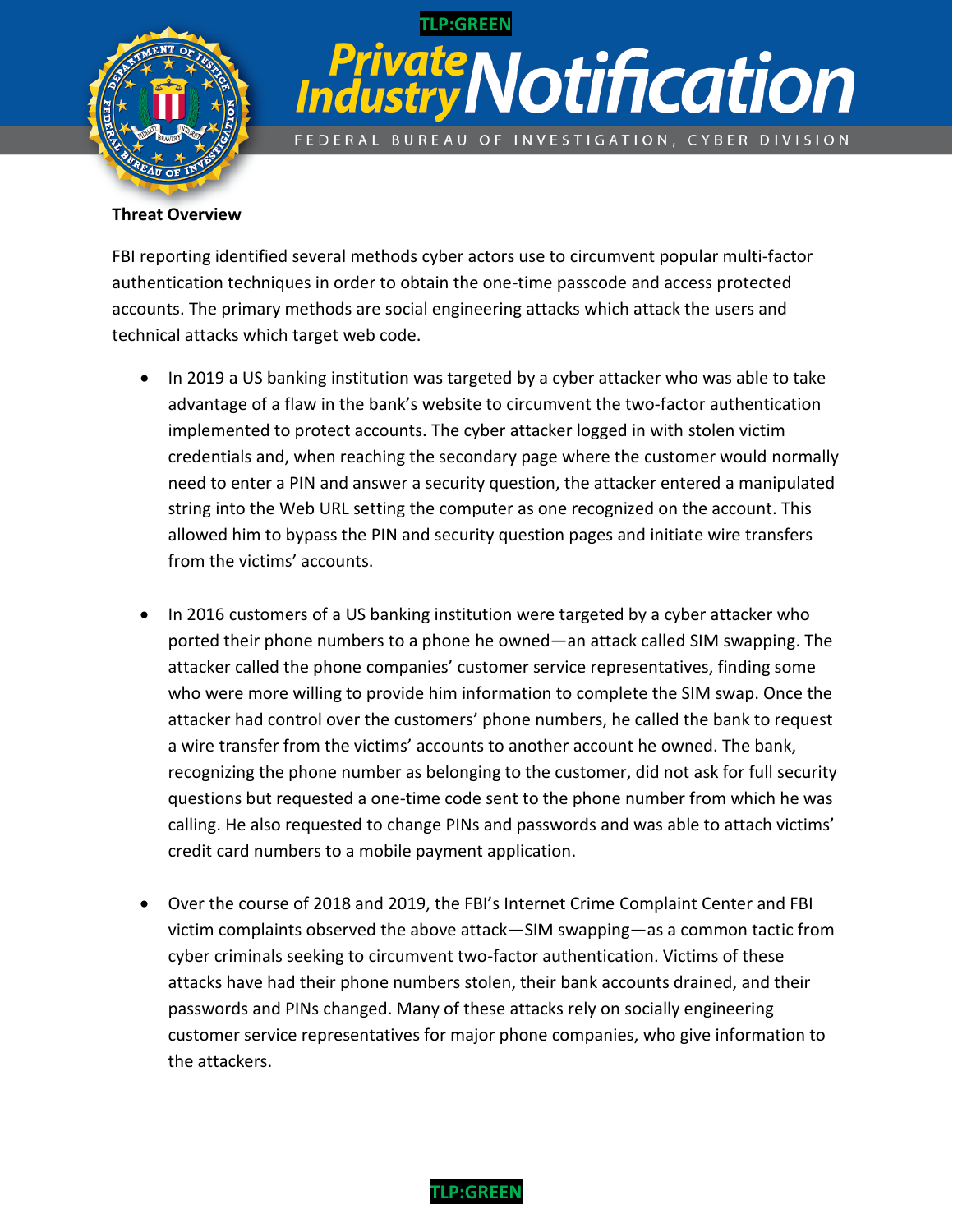

# *PrivateN* **.,\_** *•fi* .,\_ • **Industry Notification** FEDERAL BUREAU OF INVESTIGATION, CYBER DIVISION **TLP:GREEN**

- In February 2019 a cyber security expert at the RSA Conference in San Francisco, demonstrated a large variety of schemes and attacks cyber actors could use to circumvent multi-factor authentication. The security expert presented real-time examples of how cyber actors could use man-in-the-middle attacks and session hijacking to intercept the traffic between a user and a website to conduct these attacks and maintain access for as long as possible. He also demonstrated social engineering attacks, including phishing schemes or fraudulent text messages purporting to be a bank or other service to cause a user to log into a fake website and give up their private information.
- At the June 2019 Hack-in-the-Box conference in Amsterdam, cyber security experts demonstrated a pair of tools—Muraena and NecroBrowser—which worked in tandem to automate a phishing scheme against users of multi-factor authentication. The Muraena tool intercepts traffic between a user and a target website where they are requested to enter login credentials and a token code as usual. Once authenticated, NecroBrowser stores the data for the victims of this attack and hijacks the session cookie, allowing cyber actors to log into these private accounts, take them over, and change user passwords and recovery e-mail addresses while maintaining access as long as possible.

#### **Mitigation Strategies**

Defending against multi-factor authentication attacks requires awareness of the attacks which circumvent the security and constant vigilance for social engineering attacks.

- Educate users and administrators to identify social engineering trickery—how to recognize fake websites, not click on rogue links in e-mail, or block those links entirely and teach them how to handle common social engineering tactics.
- Consider using additional or more complex forms of multi-factor authentication for users and administrators such as biometrics or behavioral authentication methods, though this may add inconvenience to these users.